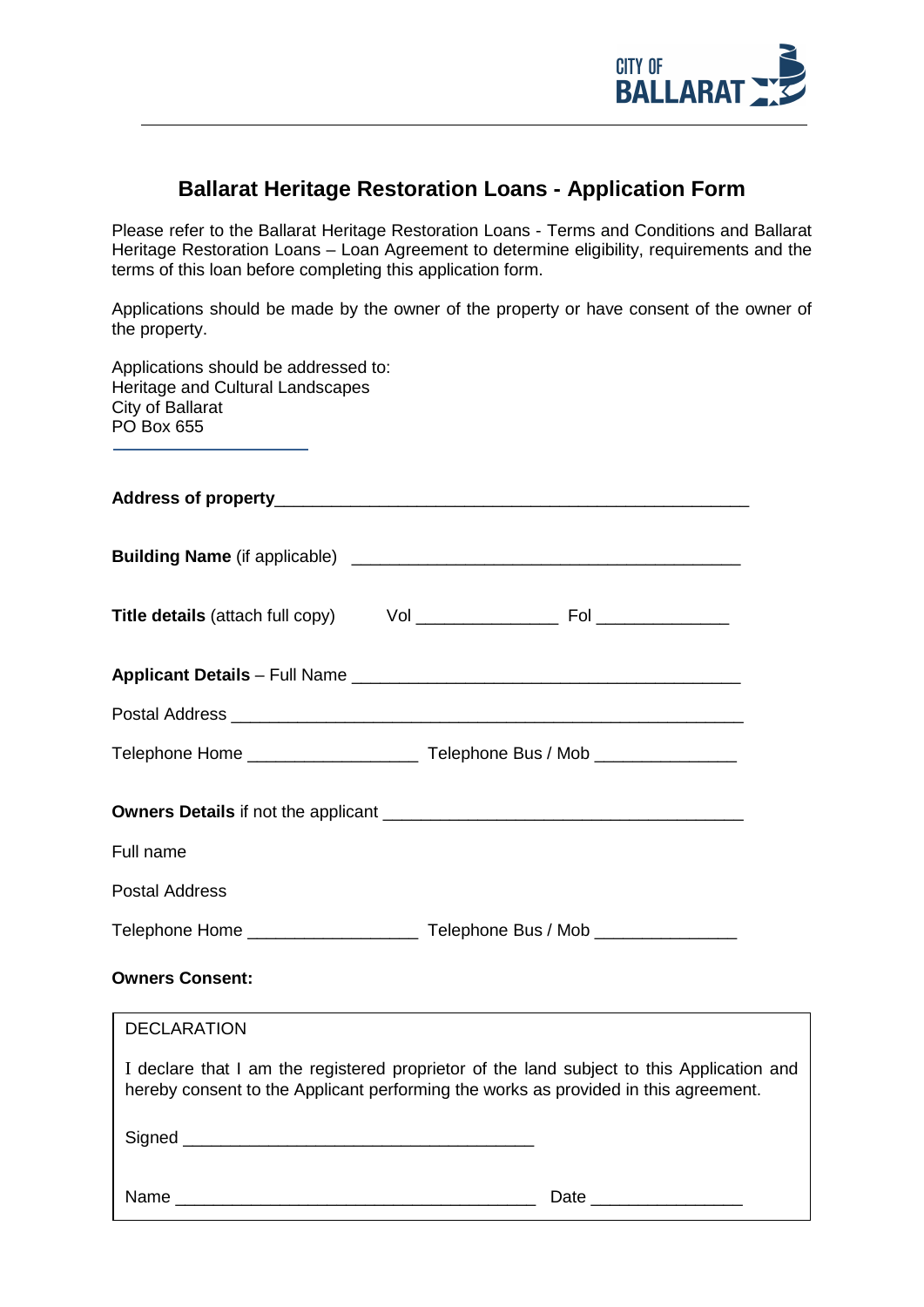

|                              | -2- |
|------------------------------|-----|
| 1. Amount of loan sought: \$ |     |

- **2. Total cost of work:** \$
- **3. Brief description of the works to be undertaken and the associated costs (quotes required)**

| Item 1 | \$. |
|--------|-----|
| Item 2 |     |
| Item 3 |     |
| Item 4 |     |

(Attach full details of the proposed works including quotes, plans, materials, colours and information on required permits and their status.)

## **4. Please select from the following:**

- Have you contacted your bank to identify the costs involved in obtaining a bank guarantee?  $Yes \Box No \Box$
- Have you contacted Council's Statutory Planning Department to identify any permits required<br>and the costs involved? <br>No  $\square$ and the costs involved?

| a) Is a building permit required for the works?<br>Has a building permit been issued for the works? | $Yes \Box No \Box$ |
|-----------------------------------------------------------------------------------------------------|--------------------|
| b) Is a planning permit required for the works?<br>Has a planning permit been issued for the works? | $Yes \Box No \Box$ |
| c) Is your property in a Heritage Overlay*?                                                         | Yes □ No □         |

*\*You can find out if a property is in a Heritage Overlay by using: The Web: <http://services.land.vic.gov.au/landchannel/jsp/map/PlanningMapsIntro.jsp> Council: Phone Statutory Planning on 5320 5640.*

**5. Proposed works commencement and completion dates** From \_\_\_\_\_\_\_\_\_ to \_\_\_\_\_\_\_\_\_\_\_.

| 6. | Information to be provided with the application:             |                    |  |
|----|--------------------------------------------------------------|--------------------|--|
|    | Copy of title                                                | Attached $\square$ |  |
|    | Quotes for carrying out the work<br>$\bullet$                | Attached □         |  |
|    | Plans of the proposed work<br>$\bullet$                      | Attached □         |  |
|    | Details of the proposed work<br>$\bullet$                    | Attached □         |  |
|    | Pictures of the location of the proposed work<br>$\bullet$   | Attached $\square$ |  |
|    | Information regarding authenticity of works (old photos etc) | Attached □         |  |